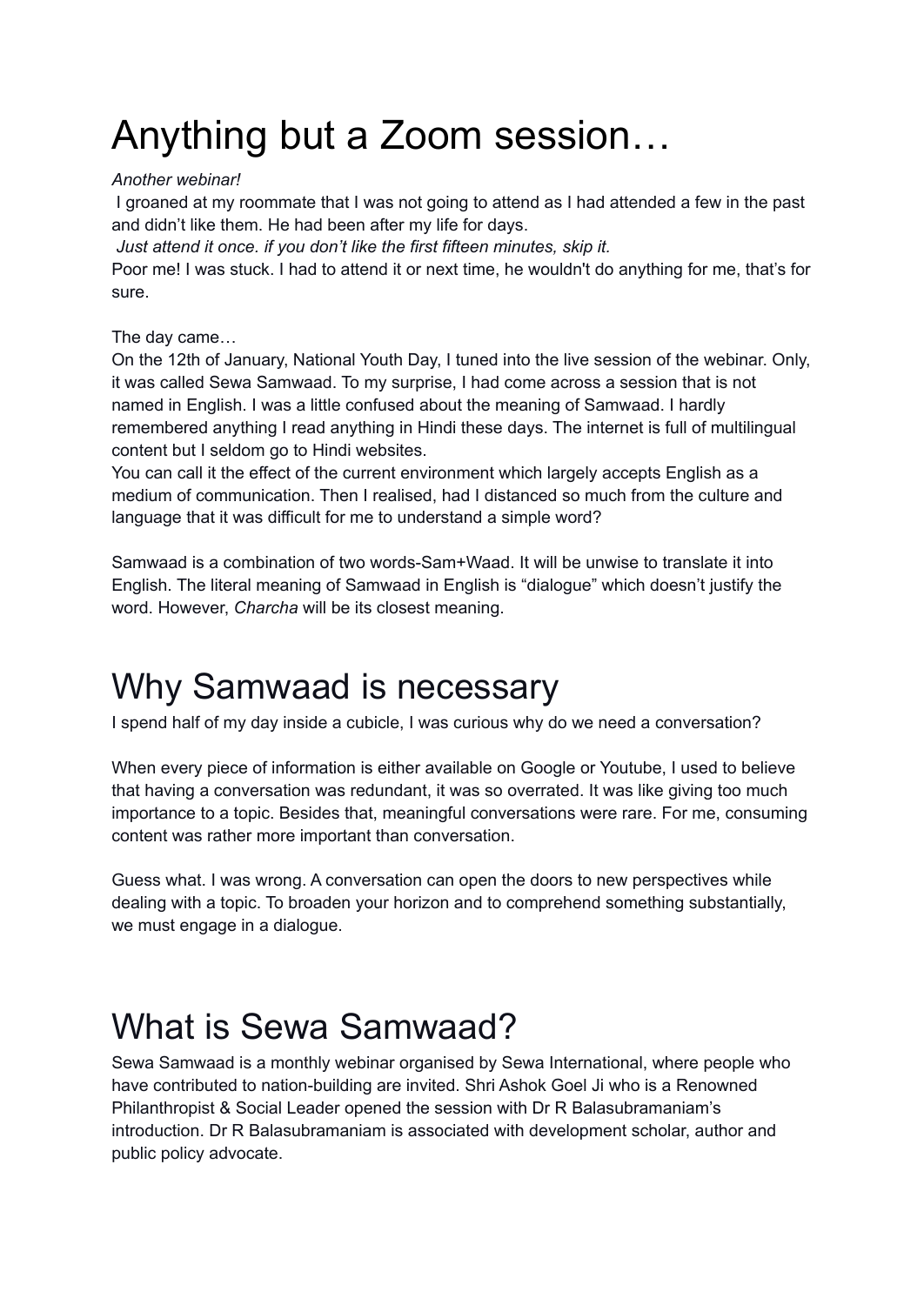From the very first moment, it was evident that he had command over his subject. Speaking about Swami Vivekananda, he threw light on some key insights on the life and teachings of Swamiji.

He said that Swami Vivekananda's life could be a guide for the new generation. He worked for only 9 years, yet his impact can be realised even after so many years.

I could also relate to the point when he said that currently, our nation is full of potential as the average age of India is 28 years.

That's why he emphasised that youth must work towards building the nation. He added further that you didn't need to do mammoth tasks, a little contribution can create a big difference. Twenty minutes into the session, I was hooked. I tend to see my mobile after a few minutes but Dr Subramaniam's eloquence didn't allow me to move away from the laptop screen.

After a certain point, it felt like Dr Subramaniam was reading my mind out. The idea of leading a life on such a great ideology not only enticed me but also answered some of my questions. I could list down the questions that were unknowingly answered by him. Some of them are-

*Q- What is social media? A- It is not a distraction but a misapplied opportunity.*

*Q- How to serve our nation?*

A- To serve your nation, it is not necessary to be a doctor or engineer. You have to be skilled *and to be able to understand, comprehend and deploy that skill.*

*Q- What should be the moola mantra of my life? A- Don't be tolerant of mediocrity.*

Dr Balasubramaniam spilt the nuggets of wisdom throughout his speech. Suffice to say that everything he said could be a guiding light for all of us.

#### **Conclusion**

Kumar Subham (Director, Sewa International), who was hosting this session asked the questions on behalf of the listeners, Dr Subramnaiam patiently highlights the fundamentals of the problems with his sharp intellect and wit. His answers not only quenched my spiritual thirst but also helped me to look at things from a different perspective.

One and half hour session came to end and to my surprise, I was amazed how time went by. There wasn't a dull moment throughout the session. I didn't surf through the internet that night. An introspection was long due and that session gave me a chance to reflect upon my issues.